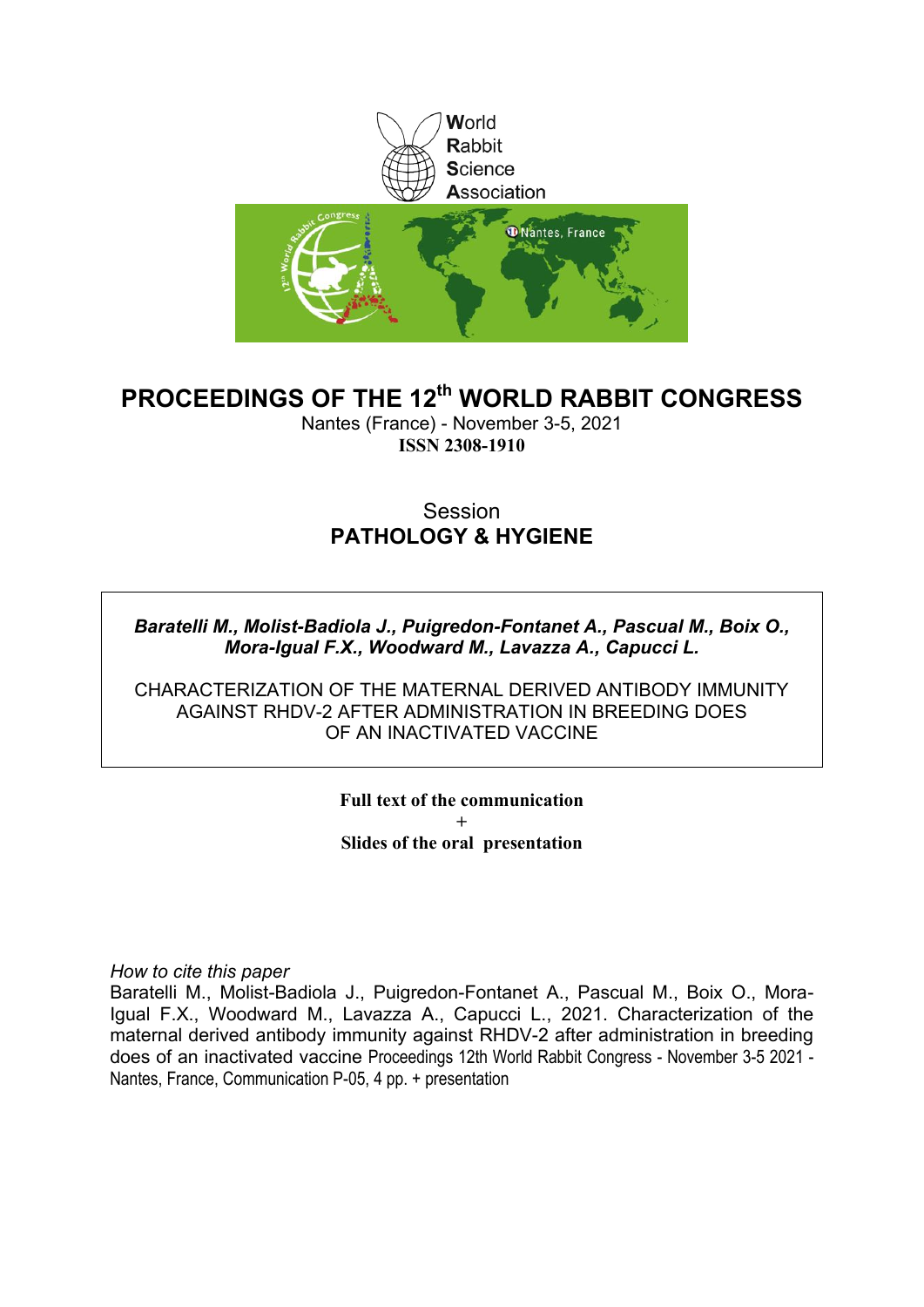### **CHARACTERIZATION OF THE MATERNAL DERIVED ANTIBODY IMMUNITY AGAINST** *RHDV-2* **AFTER ADMINISTRATION IN BREEDING DOES OF AN INACTIVATED VACCINE**

#### **Baratelli M.<sup>1</sup> , Molist-Badiola J.<sup>1</sup> , Puigredon-Fontanet A.<sup>1</sup> , Pascual M.<sup>2</sup> , , Boix O.<sup>1</sup> , Mora-Igual F.X.<sup>3</sup> , Woodward M.<sup>1</sup> \*, Lavazza A.<sup>4</sup> , Capucci L.<sup>4</sup>**

<sup>1</sup> HIPRA, Amer (Girona), Spain 2 IRTA, Torre Marimon (Barcelona), Spain 3 Asvet veterinaris, Vilanova del Vallès (Barcelona), Spain 4 IZSLER, Brescia, Italy \*Corresponding author: michelle.woodward@hipra.com

#### **ABSTRACT**

Inactivated strain-specific vaccines have been successfully used to control rabbit haemorrhagic disease (RHD) caused by RHDV-2 in the rabbit industry. It is unknown whether and how vaccination of breeding does contributed to protect the population of young susceptible rabbit kits. The present study investigates whether the immunity against RHDV-2 produced by vaccination of breeding does is transmitted to their progeny and its dynamic once inherited by kits. For this purpose, New Zealand female rabbits of 8-9 weeks of age were allocated into 2 groups of 40 subjects each and bred during 6 reproductive cycles. The first experimental group was vaccinated with a commercially available inactivated vaccine against RHDV-2 whereas the second group was inoculated with PBS. Six months later, 10 vaccinated rabbits were re-allocated into a new group and re-vaccinated with the same vaccine. Moreover, the present study was also meant to identify the mechanisms of transmission of that maternal immunity. For this reason, rabbit Kits of vaccinated and non-vaccinated breeding does were cross fostered before milk uptake. The RHDV-2 antibody response was monitored in the blood serum of breeding does and of their Kits by ELISA techniques. Results showed that RHDV-2 antibodies were inherited by Kits up to one year from vaccination of breeder does and that the revaccination increased but not significantly the antibody response. Once inherited, the maternal derived antibody response against RHDV-2 lasted at least until 28 days of life. Finally, the study also elucidated that the major contribution to the maternal derived immunity against RHDV-2 in Kits was provided during gestation and probably transmitted through transplacental mechanisms. The present study contributed to elucidate the characteristics of the maternal antibody immunity produced by vaccination and its mechanisms of transmission; however, the extents of protection of this response are still not fully clarified.

**Keywords**: RHDV-2, vaccination, maternal immunity.

#### **INTRODUCTION**

The emergence of a new RHDV related virus (RHDV-2) in 2010 partially changed the epidemiology of this disease. The lack of a prior protective immunity permitted this to spread through Europe causing high mortality in wild and domestic rabbit populations. Inactivated homologous vaccines were developed and successfully used to control the disease in the rabbit industry. Almost ten years later, some questions about the mechanisms of action of those inactivated vaccines are still open. RHDV-2 is able to cause disease in rabbit Kits (Le Gall et al. 2011). The mechanisms by which vaccines, administered to rabbit does, can contribute to protect the population of rabbit Kits are still unclear. Humoral immune response, either active or passive, has been suggested essential in protection against RHD (Abrantes et al. 2012). In mammals, maternal derived antibodies (MDA) are a type of passive immunity transmitted from mothers to offspring during the gestation and/or lactation and which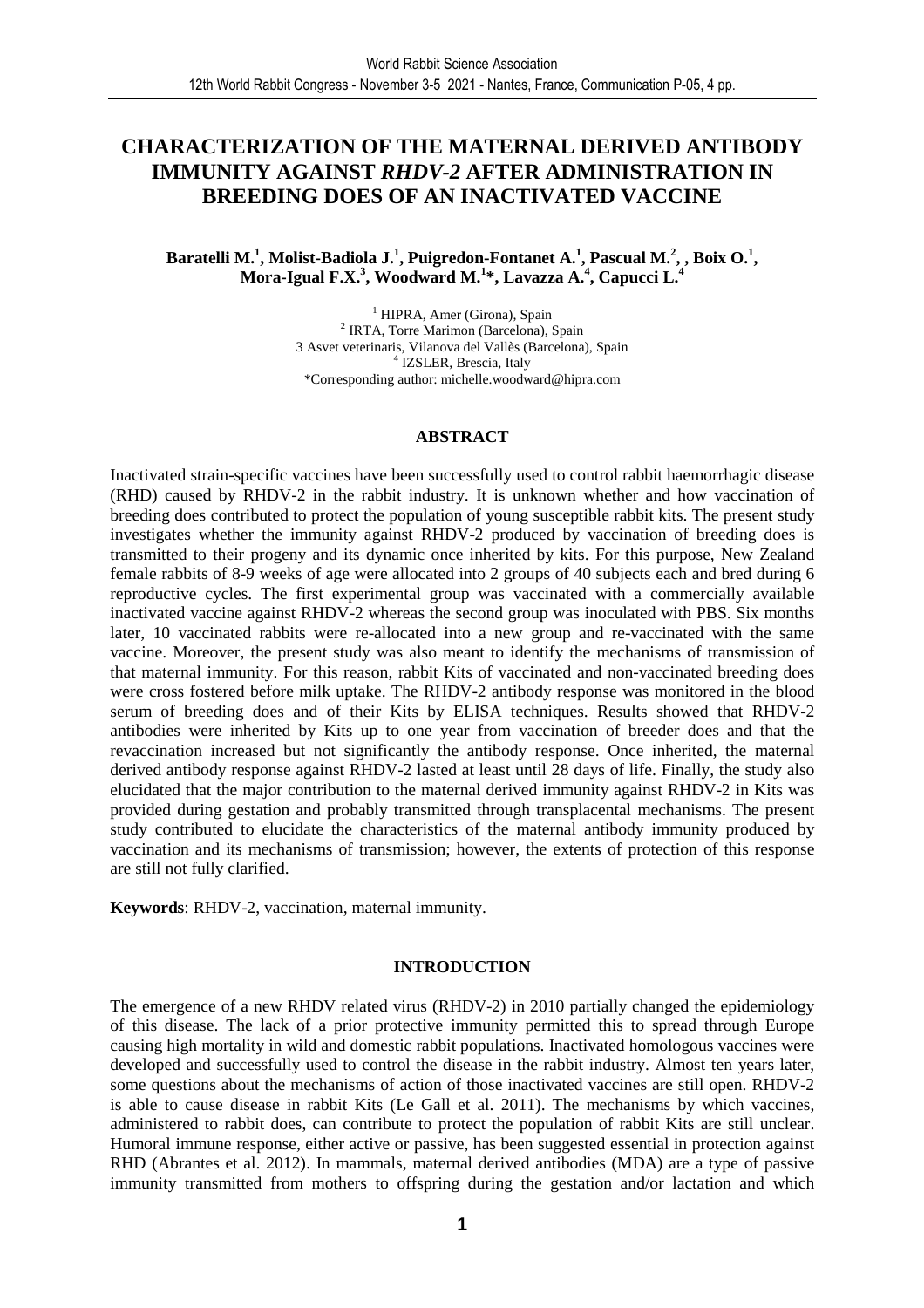generally aid to protect during their early life. Rabbits have a haemochorial placentation and thus it is known that maternal antibodies are transmitted from the mother to the offspring through placenta; in contrast, no much is known about transmission through lactation (DeSesso et al. 2012). However, Peri et al. 1986 provided evidences of the existence of both mechanisms of antibodies transfer in rabbits. The aim of this study was to evaluate the capacity of an inactivated RHDV-2 vaccine to produce passive antibody immunity in rabbit Kits by means of active immunization of breeding does. Beside this, it was also meant to elucidate the mechanisms of the RHDV-2 antibody immunity transmission and to evaluate its dynamic once inherited by Kits. Finally, this study was also meant to evaluate the duration of transmission of RHDV-2 MDA to new-born rabbit Kits during the life of vaccinated breeding does.

#### **MATERIALS AND METHODS**

#### **Animals and experimental design**

Eighty New Zealand White female rabbits of 8-9 weeks of life (wol) were purchased from a minimal disease grade animal supplier free of major rabbit diseases, including RHD. After one week of acclimation, animals were randomly allocated into 2 groups of 40 subjects each. Group A was immunized with an inactivated vaccine against RHDV-2 (ERAVAC<sup>®</sup>, Laboratorios HIPRA S.A.) by subcutaneous administration following manufacturer's instructions, whereas group B was vaccinated with sterile PBS (phosphate-buffered saline). After 6 months, 10 female rabbits of group A were reallocated in a new group (C) and re-vaccinated with ERAVAC® . The immunization status of all rabbits was checked 25 days post vaccination (dpv). Breeding program started at 18-19 wol and continued up to 6 reproduction cycles (inter-partum interval: 49-56 days).

The duration of the immune response in breeding does was monitored up to 351 dpv. Blood samples were collected 2 days after giving birth, from the central auricular artery of 10 breeding does per group (A, B and C). The presence of MDA in Kits was simultaneously evaluated. For this purpose, Kits of 2 days of life (dol) from the 10 above selected mothers were bled intracardiacally and then humanly euthanized. The duration of the MDA was monitored in rabbit Kits up to 58 dol. Forty Kits per group (groups A and B) were randomly selected, weaned at 30-35 dol and grown up to 60 dol. Blood samples were collected periodically by intracardiac puncture or from the central auricular artery from 15 Kits per group.

The mechanisms of maternal immune transmission were determined by cross fostering Kits between group A and B breeder does. At the 3<sup>rd</sup> farrow, birth was induced in breeding does with oxytocin. Kits born from 6 mothers of group A were cross fostered just after their birth with Kits born from mothers of group B (group AB and BA); the procedure was performed before the start of the maternal milk intake. The cross fostering was also performed between Kits born from breeding does of the same group to evaluate the influence of possible confounding bias associated to the implemented procedures; for this purpose, the same process was performed among 4 mothers of group A (group AA) and also among 4 mothers of group B (group BB). MDA were monitored in rabbit Kits at 2, 9, 19 and 29 dol; for this purpose, between 4-12 randomly selected Kits per group were bled either by intracardiac puncture or from the central auricular artery.

#### **Laboratory analysis**

Blood samples were processed and then tested to detect and quantify the antibody response against RHDV-2 by using a competition ELISA (cELISA) (OIE, 2016). The cut-off of the assay was 3.32  $Log<sub>2</sub>$  cELISA titres.

#### **Statistical analysis**

For the purposes of data representation, doubtful results (cELISA titres below the threshold value) were considered negative and negative results were transformed as  $1 \text{ Log}_2$  titre. Statistic comparison was performed by Kruskal-Wallis or Mann-Whitney U tests implemented in SPSS® and with a significance level of 5%.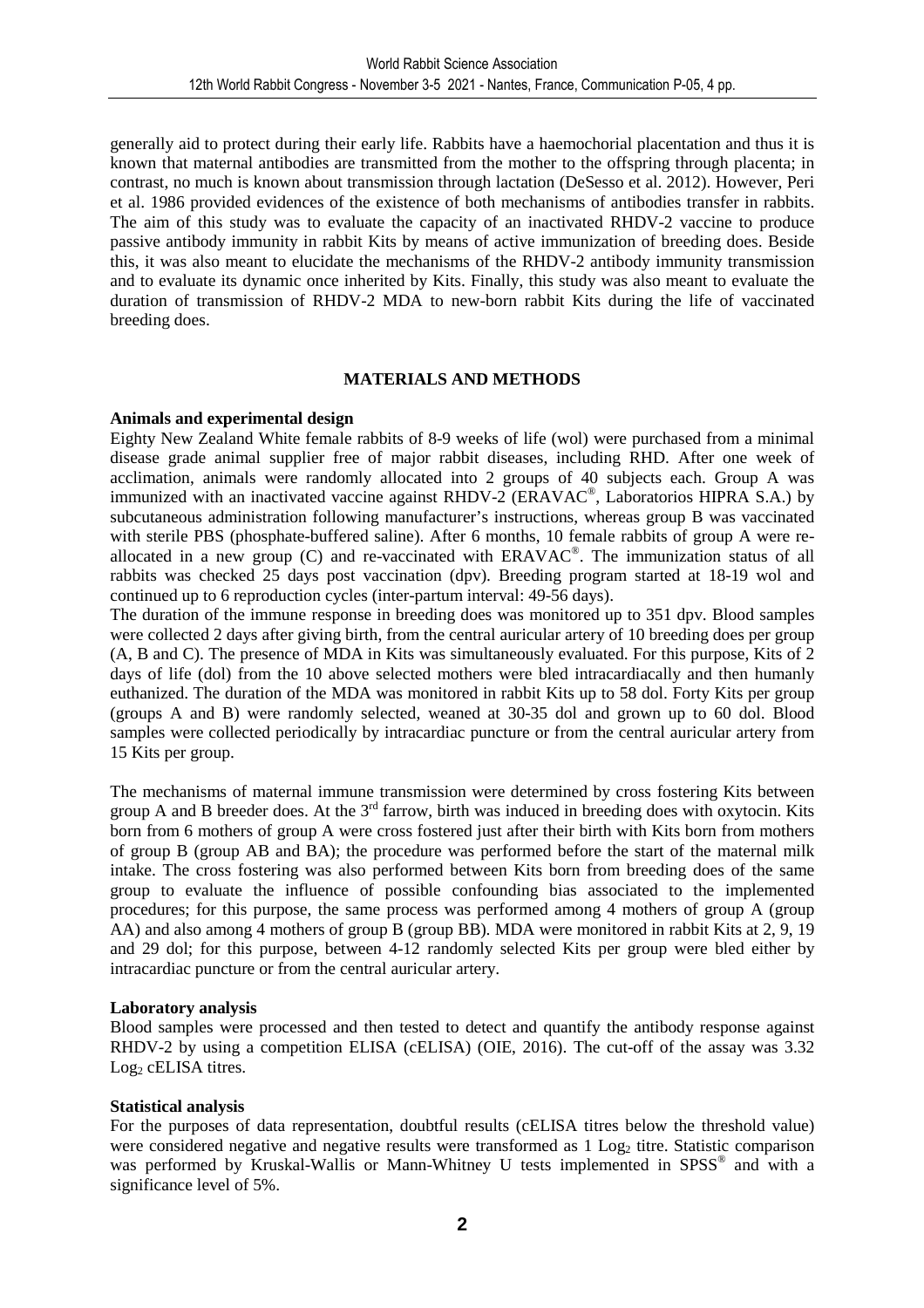#### **RESULTS AND DISCUSSION**

#### **Transmission of the vaccine produced maternal antibody immunity against RHDV-2 to Kits during the breeding does reproductive life**

Vaccination produced in breeding does (Group A) an active antibody immune response against RHDV-2 (7.66 to 8.99 Log<sub>2</sub> cELISA titres) which persisted up to 351 dpv. Revaccination slightly improved, but not significantly, the antibody response against RHDV-2.

Vaccination of breeding does produced a specific passive antibody response in their Kits. In fact, the presence of antibodies against RHDV-2 was detected in Kits of 2 dol born from groups A and C (Figure 1A). Moreover, this was detected up to the sixth reproductive cycle (349 days post vaccination). Revaccination of breeding does (group C) did not significantly improve the MDA response against RHDV-2 in rabbit Kits' blood.



**Figure 1:** RHDV-2 antibodies in rabbit Kits at A) 2 dol but different parities and B) during an entire grow-up cycle ( $2<sup>nd</sup>$  parturition). Asterisks and letters indicate statistically significant differences (\* Mann-Whitney U test, p<0.05; a-b Kruskal-Wallis test p<0.05).

#### **Dynamic of the maternal derived antibody immunity against RHDV-2 in rabbit Kits**

The passive immunity against RHDV-2 produced in Kits by vaccination lasted at least 28 dol but did not reach 58 dol (Figure 1B). In particular, the average antibody titre was maintained above the cut-off of the assay up to 28 dol; however, few positive Kits were still observed up to 51 dol. Negative rabbits started to be firstly observed at 40 dol (33.33%) and then their frequency increased over time up to 58 days of life when all Kits were negative.

#### **Mechanisms of transmission of the maternal derived antibody immunity against RHDV-2 to rabbit Kits**

The major contribution to the RHDV-2 MDA immunity in Kits was transmitted during gestation and probably by transplacental transmission (Figure 3). Kits taken from vaccinated and moved to nonvaccinated breeding does (group AB) showed RHDV-2 antibodies in blood similar to Kits' cross fostered between vaccinated breeding does (group AA). These Kits received maternal antibodies during gestation, likely through transplacental transmission, but not through lactation because the cross fostering was performed before Kits uptake any mammal gland secretion. Kits moved from nonvaccinated to vaccinated breeding does (group BA) showed much lower antibody titres compared to AA and AB but similar to group BB; moreover, the majority of them were negative. Therefore, results suggest that lactation has little or no detectable contribution to RHDV-2 maternal derived antibody immunity. These findings are in line with the results obtained by previous authors; in particular, a previous study showed the same mechanisms of transmission of total IgG and antigen specific IgG (Peri et al. 1986).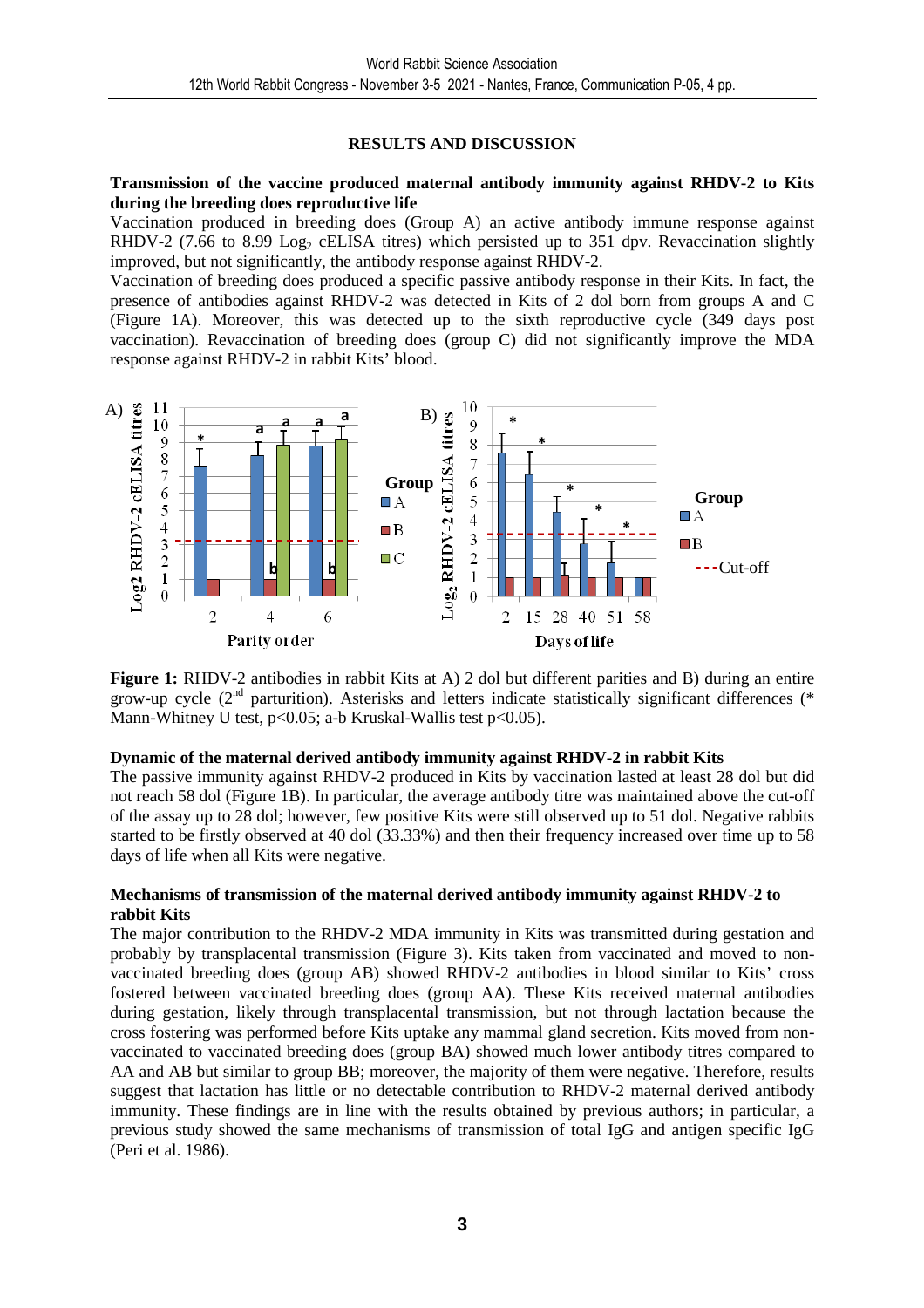

**Figure 3:** Mechanism of RHDV-2 antibody transmission from breeding does to their Kits. Kits were cross fostered between vaccinated (AA) or non-vaccinated breeding does (BB) or between them (AB, BA). Different letters indicate statistically significant difference (Kruskal Wallis test p<0.05).

#### **CONCLUSIONS**

The tested inactivated RHDV-2 vaccine produced passive antibody immunity against RHDV-2 in rabbit Kits by mean of active immunization of breeding does. Indeed, breeding does were able to provide maternal derived antibody immunity to new born rabbit Kits up to almost one year after the first vaccination. The present study also identified the transplacental as the main transmission mechanism contributing to the described passive antibody immunity in Kit rabbits. Moreover, the dynamic of the transmitted immunity was also described and the duration corresponded to 28 days of life. Therefore, this study contributed to describe the capacity of inactivated vaccines to produce passive antibody immunization against RHDV-2; however, the protective extents of this last need to be better elucidated in the future.

#### **ACKNOWLEDGMENTS**

The authors thank IRTA, IZSLER and UCAM staff for the support provided to the study execution and analyses.

#### **REFERENCES**

- Abrantes J, van der Loo W, Le Pendu J, Esteves PJ. Rabbit haemorrhagic disease (RHD) and rabbit haemorrhagic disease virus (RHDV): a review. *Veterinary Research. 2012;43(1):12.*
- Le Gall-Reculé G, Zwingelstein F, Boucher S, Le Normand B, Plassiart G, Portejoie Y, Decors A, Bertagnoli S, Guérin JL, Marchandeau S (2011) Detection of a new variant of rabbit haemorrhagic disease virus in France.

*Vet Rec 168:137–138* 

- DeSesso JM, Williams AL, Ahuja A, Bowman CJ, Hurtt ME. The placenta, transfer of immunoglobulins, and safety assessment of biopharmaceuticals in pregnancy. *Crit Rev Toxicol. 2012 Mar;42(3):185-210.*
- Peri BA, Rothberg RM. Transmission of maternal antibody prenatally and from milk into serum of neonatal rabbits. *Immunology. 1986 Jan;57(1):49-53.*

OIE – Rabbit Haemorrhagic Disease Chapter 2.6.2 (2012*). OIE Manual of Diagnostic Tests and Vaccines for Terrestrial Animals. Paris, France: OIE, pp 941–955 (nb: version adopted in May 2016).*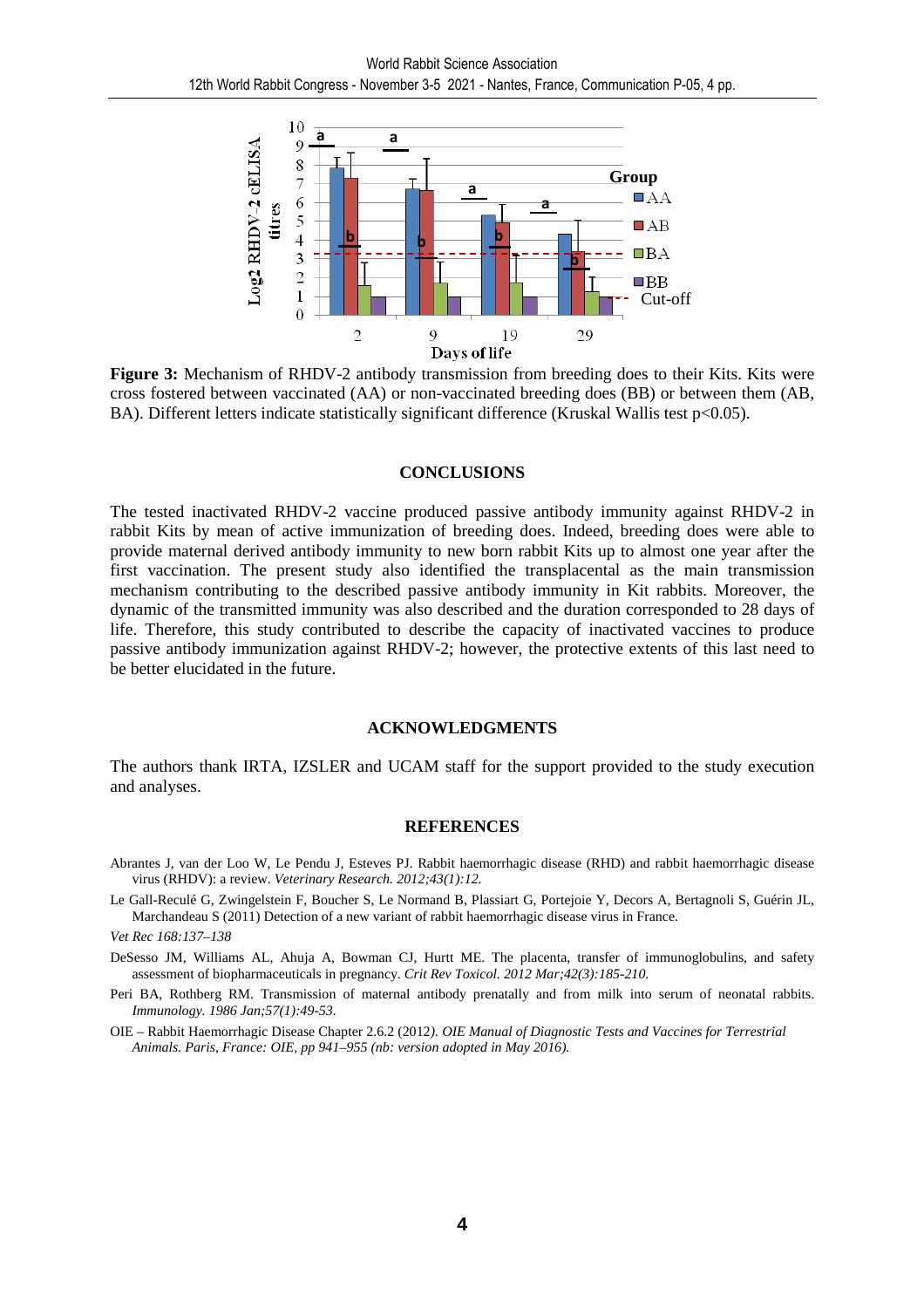### **HIPRA**

### **Characterization of the maternal derived antibody immunity against RHDV-2 after administration in breeding does of an inactivated vaccine**

Baratelli M. (AKA Max) HIPRA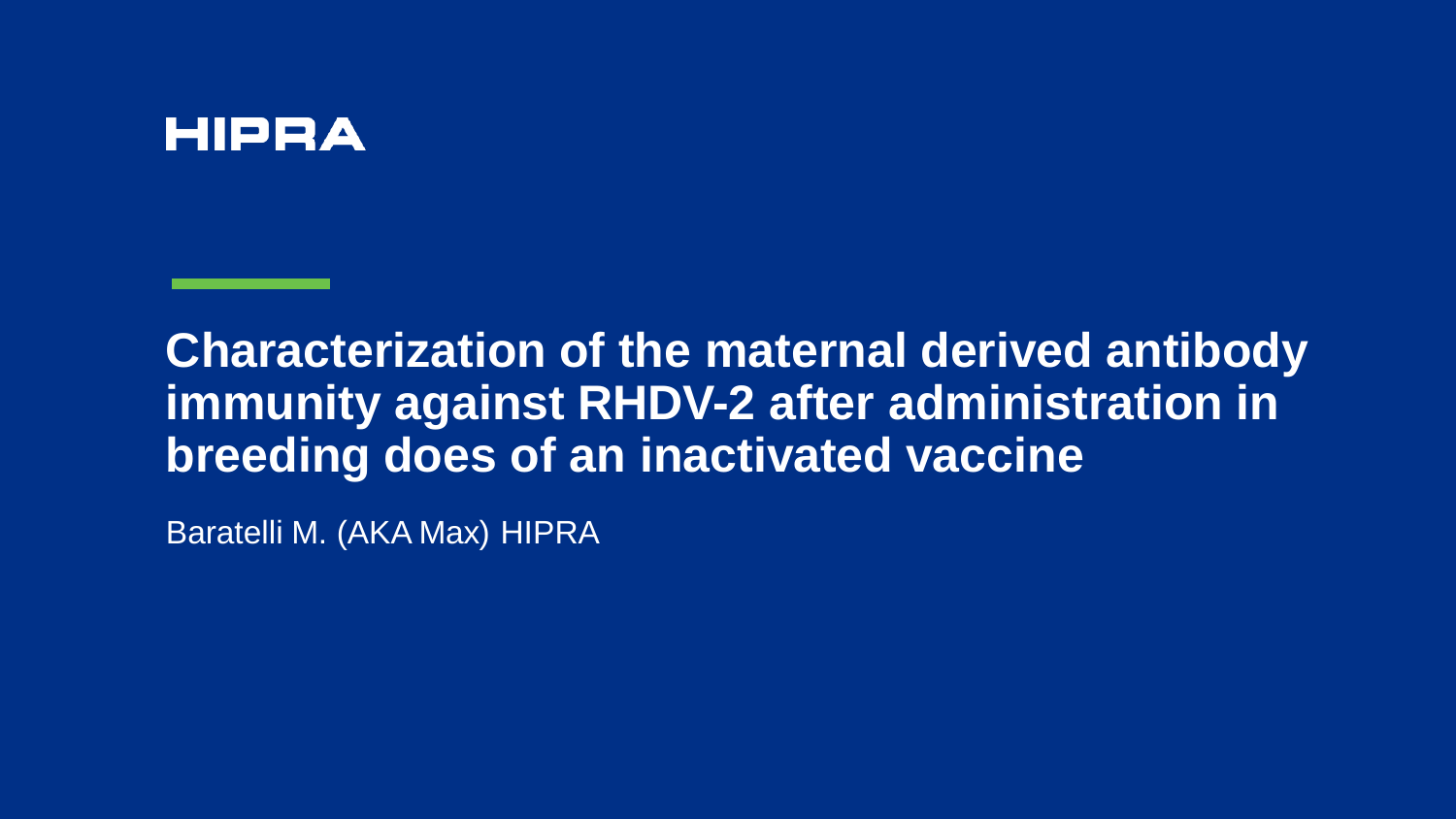

# **Maternal Derived Antibodies against RHDV-2**

- $\frac{1}{2}$ ¿Does ERAVAC ® produce MDA against RHDV -2? ¿How long do they last?
- ¿How are these MDA transmitted to rabbit kits?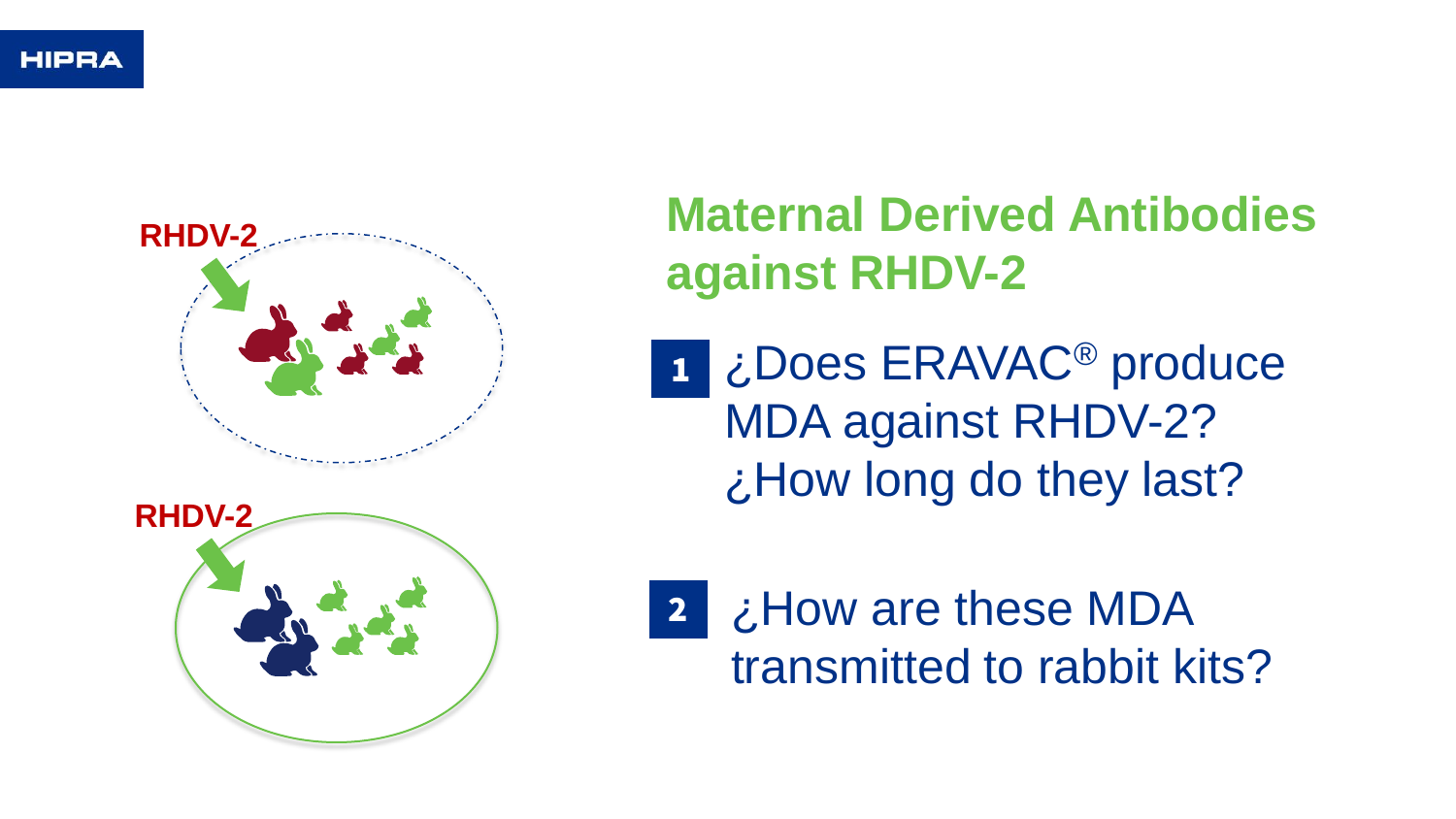1

# **¿Does ERAVAC® produce MDA against RHDV-2?**

# **¿How long do they last?**



### Antibody test: ELISA RHDV-2 (OIE, IZSLER)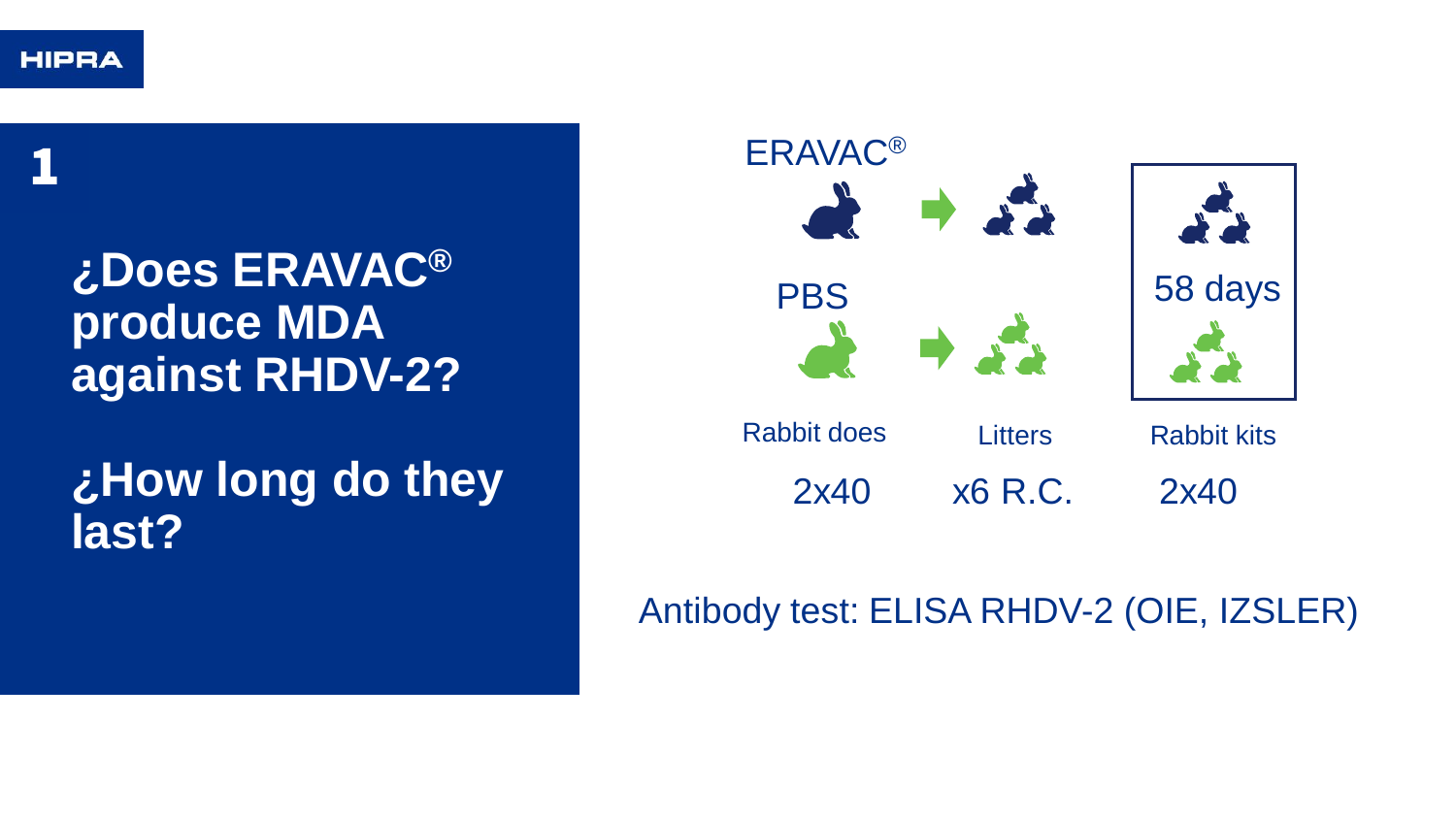

Production of MDA against RHDV-2: **Yes**

Duration of the MDA: **>28 days of life 1 dose – MDA transfer last at least up to the 6th repro. cycle**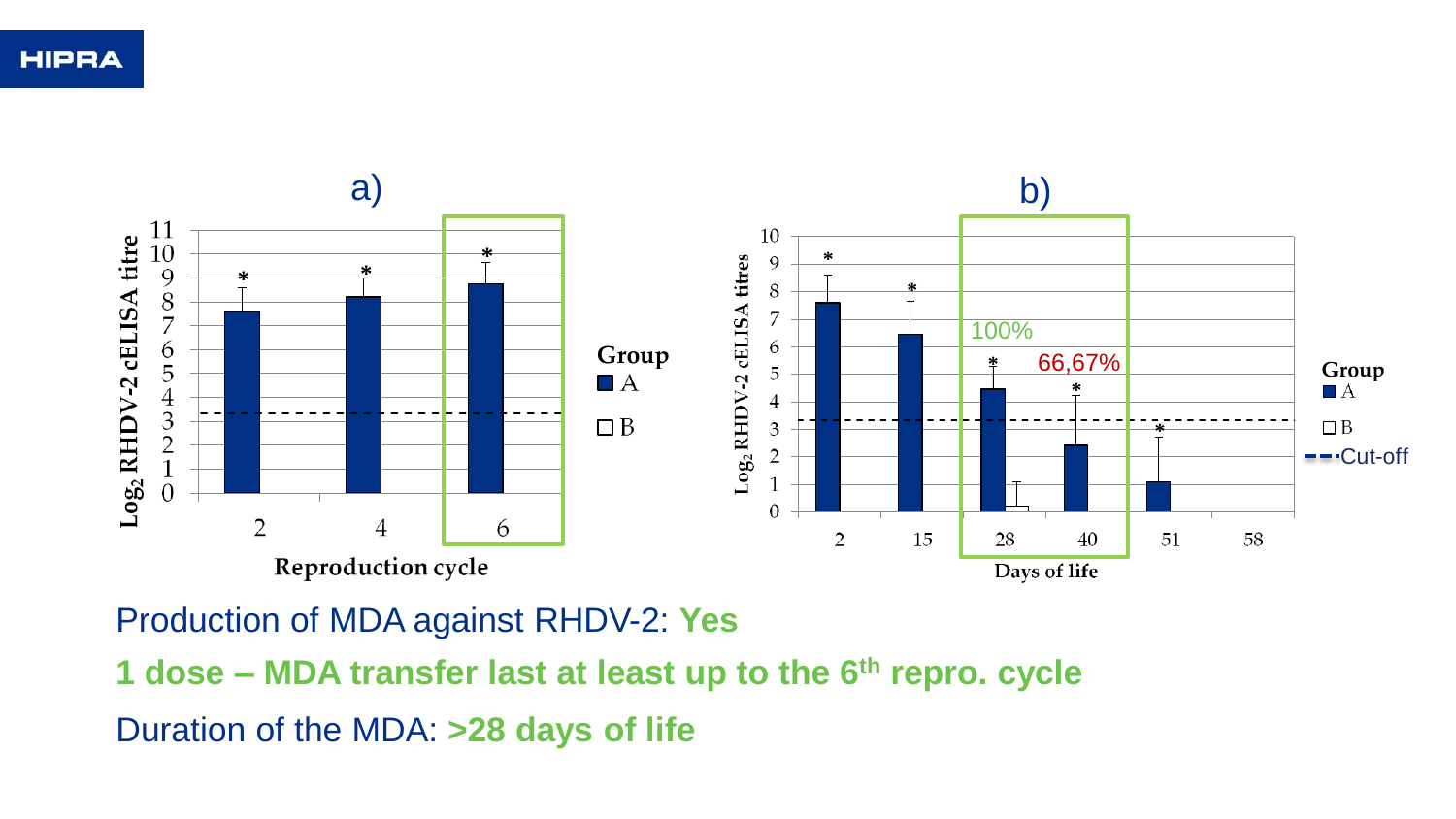2

## **How are transmitted the MDA against RHDV-2 to rabbit kits?**

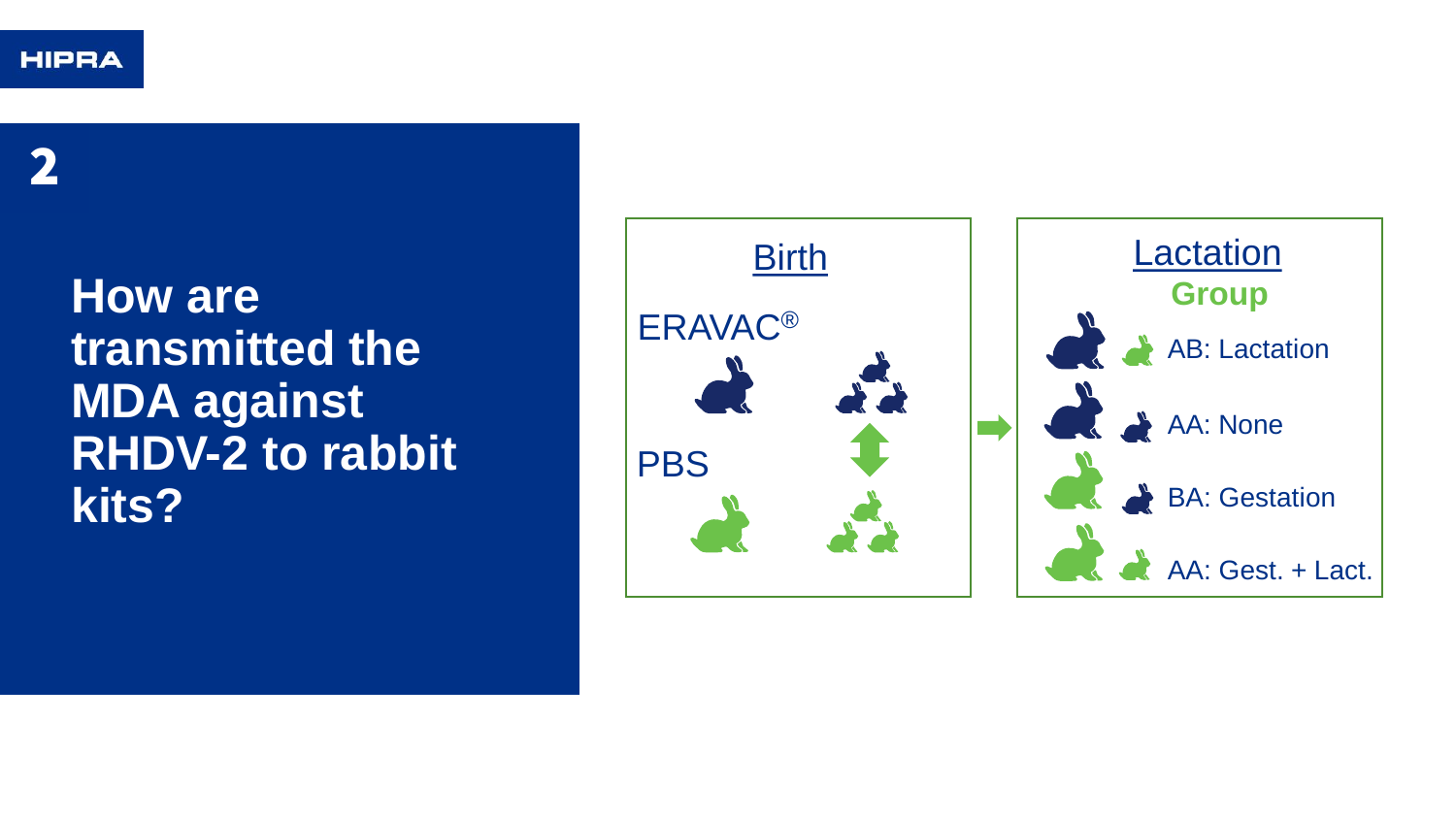

# Gestation (transplacental): **main** Lactation: **minor**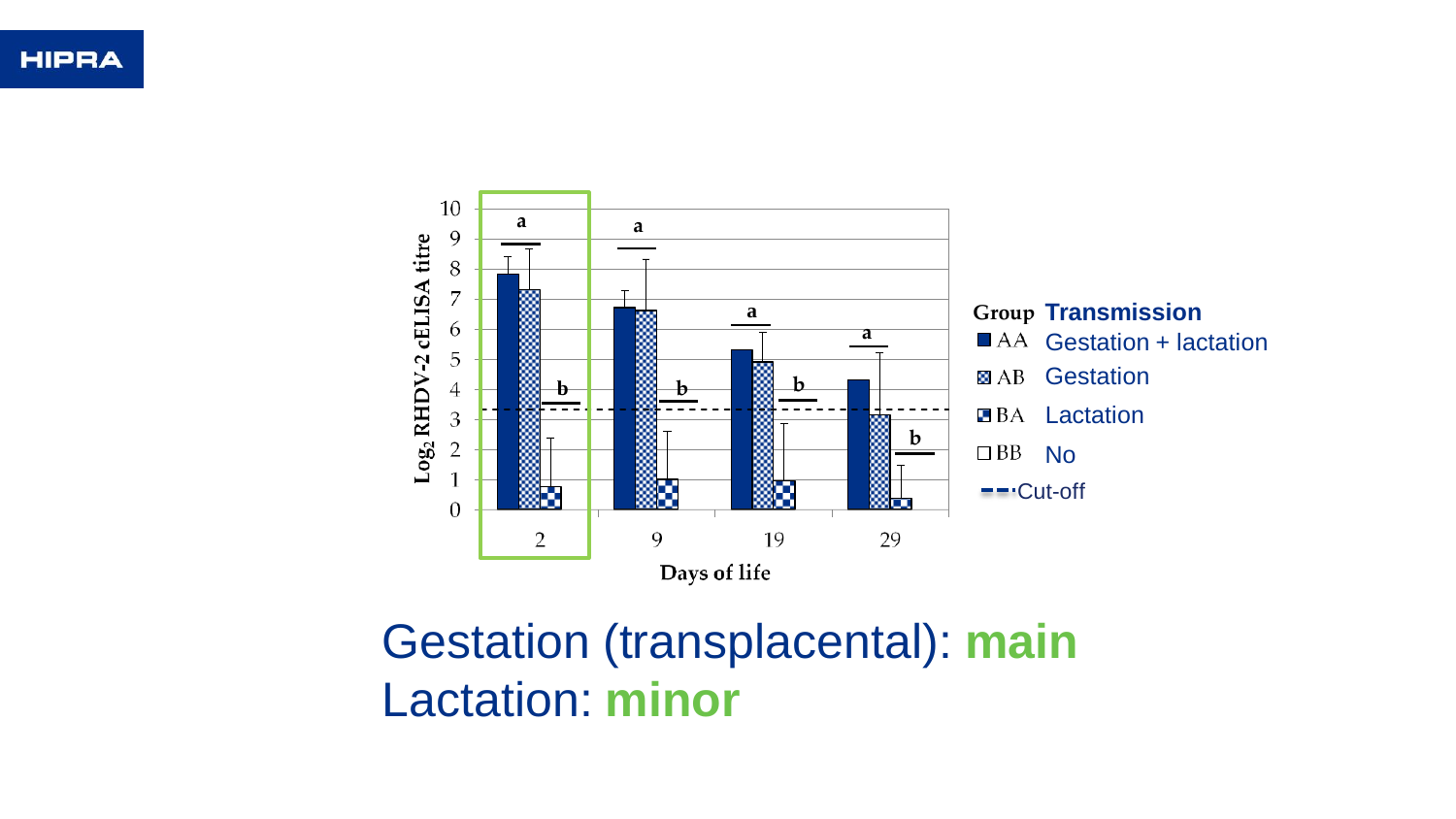## Conclusions

ERAVAC®

- Produces MDA against RHDV-2 in rabbit kits which transmission last at least up the 6<sup>th</sup> parturition
- Produces MDA against RHDV-2 which last in the rabbit kits at least 28 days
- MDA are mainly transmitted during gestation